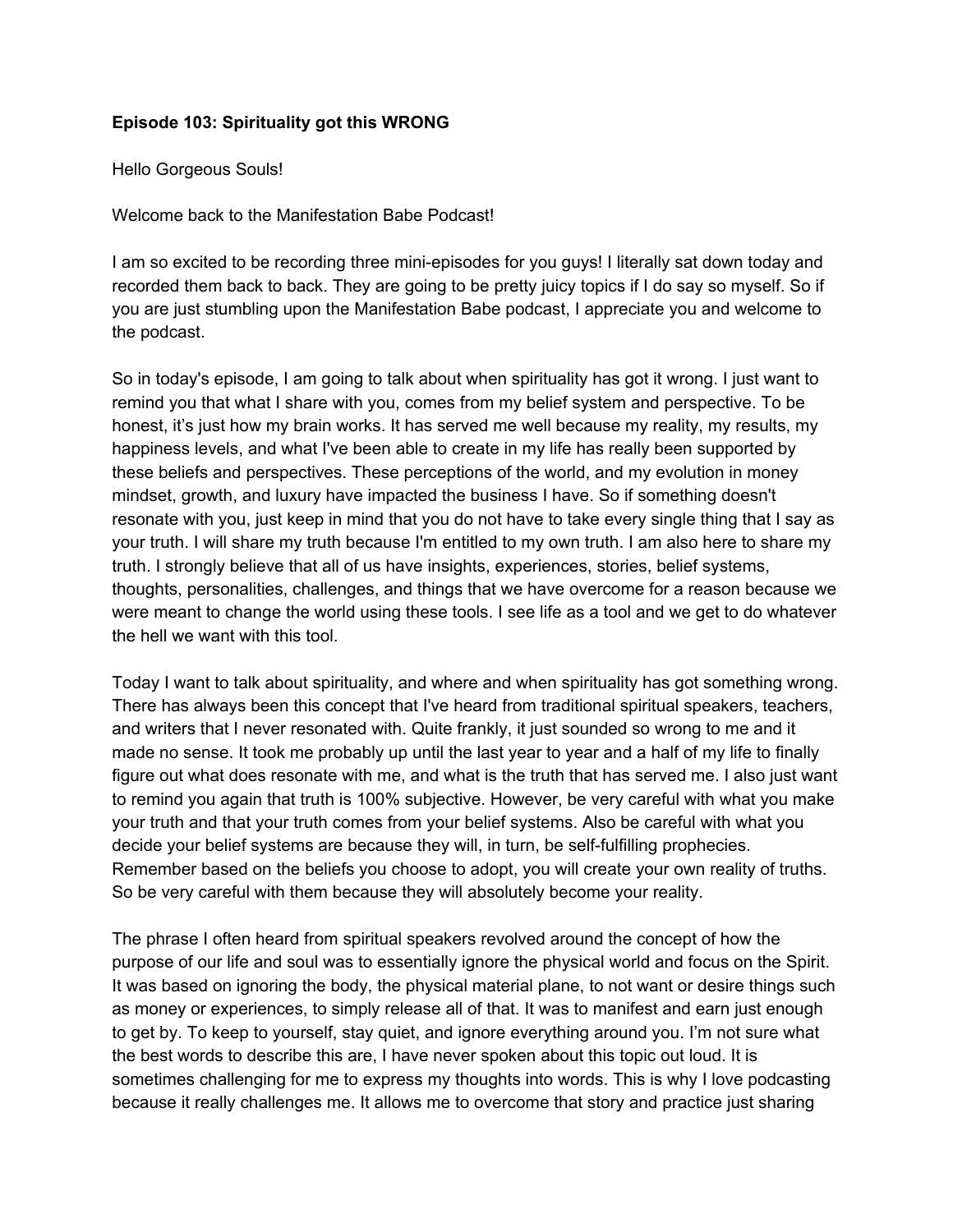what is on my heart and translating it into words. Anyways, back to focusing only on the Spirit. It wasn't until about three months ago that I have really come to understand what it means when people say, *mind, body, and spirit.* I finally connected this holistic approach. I realized that we are not here to ascend the body, or to just be spirits. We are actually already souls who chose to come into this physical material plane to enjoy physical material things. When we die, we naturally leave our body, leave the material plane and we just become happy spirits just going about making new contracts for our next lifetime. That is what I believe at least. We are making new choices for the next life that we choose to incarnate into. So we actually chose, and this is just my theory and my belief, and many people share this belief. I am a strong believer that we choose to incarnate. We choose to come into this lifetime. We choose to come into this lifetime to live a human experience. We are energetic beings, and we are the entire universe. We are spiritual beings, incarnated into the physical material world to have a physical material experience and to experience it to its fullest. This is where I think that most spiritual teachers get this wrong because they focus on deprivation and I focus on abundance. I focus on joy. I see life as a game that we get to play in a way that is most fit with how we want to play it. So the point of life isn't to just focus on the soul. The point of life is also to focus on the body. I learned this from my personal health journey when I was watching my body deteriorate because of my breast implants. I learned that I was not treating my body well with all of the other foreign objects that I have in it, not eating well, and not giving it the best self-care. I understood then that the body and health are such important aspects in order to really experience the abundance and wealth that this planet, life, world, Universe has to offer to us. Therefore, one of your life's purposes is to love your body. After all, YOU chose to have a body, it is your vehicle in this lifetime. Therefore, treating your body properly, giving it self care, and experiencing what it's capable of, is part of the journey. So if you want to go to the gym, eat well and have a hot body, then have a hot body. If you want to go to a spa and spend a whole day just getting pampered then go ahead and do that. If you want to reach peak health, whatever that might mean to you; normal blood work and high energy levels, if that's what you want, then go for it. This is all part of the f\*cking human experience, It's part of the spiritual and it's part of the physical material plane. This is YOUR opportunity as a soul that incarnated into the physical material world to actually love and care for your body.

The next concept besides moving past body, and restricting what you get to do with your body in this lifetime, is realizing that having fun with the physical material plane is part of your life purpose. If you want something, you get to have it. The desires of your heart and I say this all the time were placed inside your heart for a reason because you were meant to manifest them. If you were meant to deprive yourself of money, experiences, creating and enjoying wealth, taking your family on vacations, and doing the work that you really want, then why the  $*F*$  are you on planet earth? If you were meant to judge others who have the things and if money was not spiritual, then why did you come to planet earth? I always have this question for people and people immediately shift into thinking that I am saying, "Hey, we are here and we are supposed to trash Mother Earth, we are supposed to destroy the climate, we are supposed to trash everything with plastic," as if I am saying that doing all of this is an experience and that this is a form of enjoying the physical world. Of course, that is not what I mean, you guys. We also have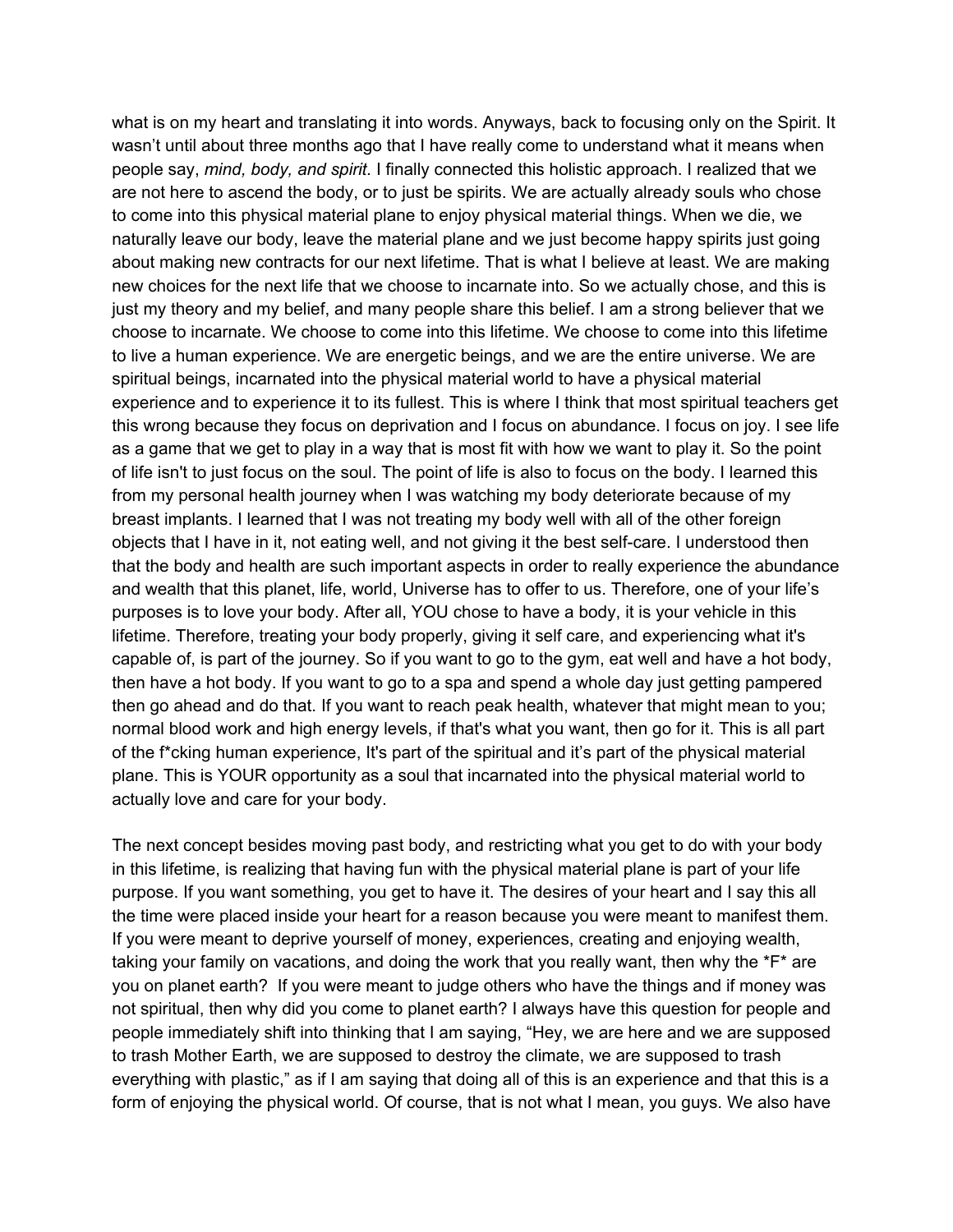certain desires and values placed inside of us, therefore, we get to experience things and use money in ways that fit our values and desires. Not everyone wants to destroy Mother Earth. I think that one of the biggest misconceptions people have when they look at wealthy people is that all they are good for is destroying the planet. I, on the other hand, choose to hang out with people who are actually pouring all of their resources, knowledge, resourcefulness, and connections in how they can do good for the planet and actually save Mother Earth. That's something that you get to do by being incarnated into the physical material plane and using money in a way that fits your values. It's not just about things or experiences. I mean when was the last time you just booked a first-class ticket for your entire family to go on vacation in some bungalow on the beach. Of course, no judgment here whatsoever if that's your thing. We don't all want the same experiences and all the same things. I think that is so beautiful and so important. Maybe your family is craving a luxury experience or wants to rent a mansion or maybe you want to go somewhere where it costs a lot of money to meet new people and try new foods. That's all part of the experience. I think people focus way too often on the wrong things. I believe the reason why every time I share this message on Instagram, it offends people because they think I'm saying, "Go trash the planet". However, that's not what I am saying, that's not the point of the physical material plane. The point is beyond just the things, although I also do not think there is anything wrong with things. It's important to note that things, money, and all of the material stuff that we get to play with, are our tools. Also, whoever you are at your core, these tools are only amplifying that part of you. So if your desire is to save the planet, you will get more money, access to things, access to connections, access to the material plane so you are able to do more good. You get to choose how you want to impact the world.

You know what else is part of the physical material plane that doesn't exist in the spiritual plane? Time. Your only limited resource here on planet Earth is time. By you being unapologetic about your purpose here on Earth, and uniting mind, body, and spirit, you get to enjoy your time doing whatever you want.

When you have enough money to actually free up your time and say yes to the things you really want. You can say yes to more freedom, time with family, relationships, travel, and vacations. You get to say no to the things that you don't want to do, like spend 12 hours a day in an office, in a cubicle, working for someone else, or slaving away for someone else's dreams only living for the weekend. That is not the point of life. You are supposed to enjoy the physical material plane. I hope that this is resonating with you, even if I'm not using examples that are directly speaking to you. You can at least find other ways that you desire to enjoy the physical material plane and actually be unapologetic about it.

I actually got attacked a couple of weeks ago, where someone posted something on an environmentalist account on Instagram and it was all about like loving Mother Earth. They talked about caring about the animals, the environment, and the climate. Someone then literally went on a tirade commenting on how I preach destroying the planet and loving material things to the point where it's bad for Mother Earth. I immediately jumped in, which I never ever do.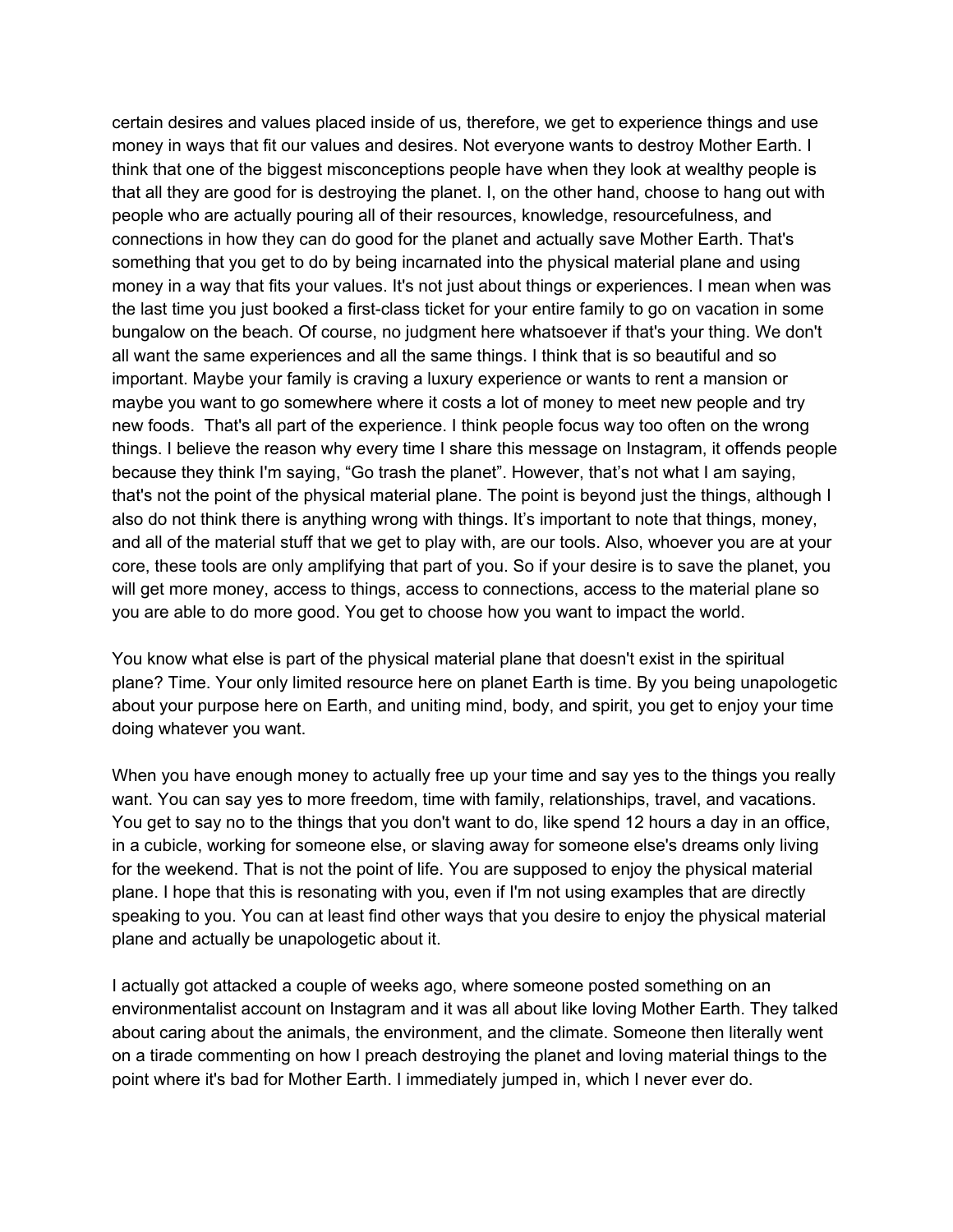I said, "Hello, I don't think you guys actually understand my teachings. My teachings are for people to manifest and pursue what is important to them. To actually have enough power with their money, wealth, reputation and who they are to make a vote. Because we really do live in a world where we vote with our dollars. A lot of people think that the solution to life is to get rid of money."

I don't know if you guys know this, but my family comes from the Soviet Union. Back in the day, there was a time when everybody got paid the exact same amount of money. So money really wasn't an issue in the society that my parents came from. Doctors made the same amount as farmers, cashiers, and lawyers. What was interesting is that my parents always told me stories where people would find a way to create something else into money. Since money was not an issue, people always found a way to exchange value for value. Money is just energy and when I give you energy, you give me energy back. It's a constant circulation. It's a constant figure eight. What my parents and grandparents used to do was exchange value for meat. Yes, meat like salami. Actually, when my mom was pregnant, my parents delivered a truckload of meat, to their OBGYN. This was to make sure that my mom did not get forgotten about at the hospital. This was because there was no incentive for that doctor to look after my mom if they're not getting any benefit or value in exchange. So human beings are known to create money out of anything. If it is not the paper money or credit cards we use today, we are going to create money out of something else.

Again, we are on this physical material plane not to deprive ourselves. It's about understanding how it works and what you want to do about it. You have freedom of choice, and you get to choose how you use your power, resourcefulness, money, and resources. I think that is so empowering. It brings such a light energy rather than this heavy energy of everyone f\*cking it up and that humans are the worst thing to ever happen on planet Earth. It's not just about forgetting the physical material plane while we are here, because that is naturally going to happen after we die. It happens before we come here and it happens after we die. We can forget about that part. Spirituality it is about enjoying all aspects of your life here on planet Earth. So make a difference. Do your part in evolving this world, but have fun while you are at it. Spiritual holiday is not about having a stick up your a\*\* and depriving yourself of a life of fun. It just isn't. It really isn't. That's not your purpose. Your purpose is to be, do, and have anything that you want, and, of course, be conscious of it. Do not do things that are going to hurt other people. Do not do things that are going to destroy the environment around you. Be conscious of what you are doing. Please have fun for the love of the Universe, God, Angels, or whatever you believe in. Please release the guilt, shame, and feeling of doing something wrong for having desires. That's not the point of the game of life. The game of life is already rigged in your favor. The point of life, from A to Z, is to have fun and experience its beauty, and experience lessons. It's to f\*ck up, to succeed, and to do it all over again. So I have a question that I want to leave you with. What will you do today to enjoy all aspects of your life? How are you going to integrate mind, body, and Spirit, all together, and live in an unapologetic life that works for you? That benefits you and you would be proud of?